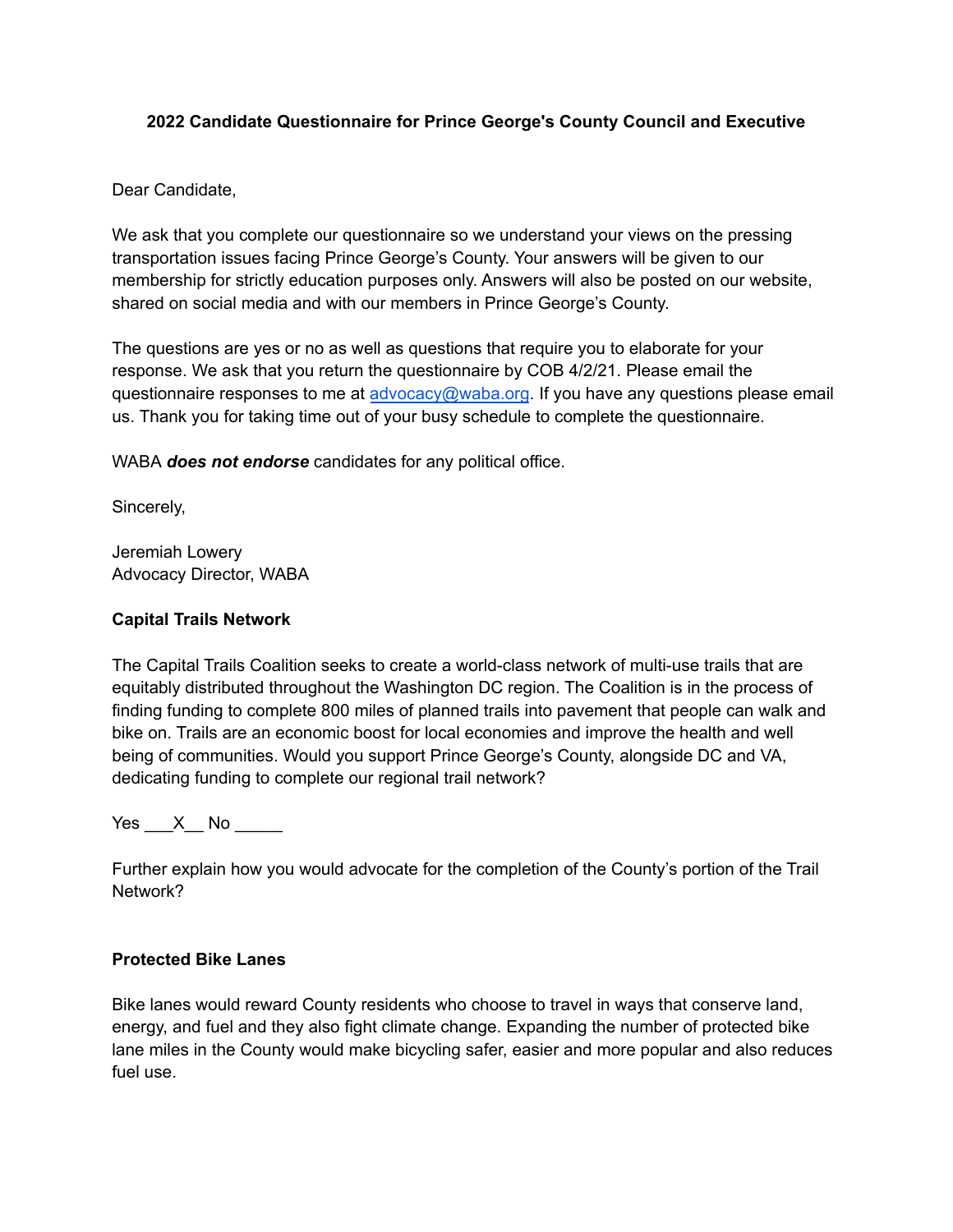Do you support increasing funding to expand biking infrastructure in your District?

Yes X No

How will you ensure the expansion of off-street paths and protected bike lanes on major thoroughfares and connecting streets that are comfortable for people of all ages and abilities?

## **Vision Zero**

Do you support implementation of the full Prince George's County Vision Zero Action Plan, and commit to making sure all action items are planned and implemented?

Yes X No

Do you support expanding funding for the infrastructure changes needed to slow traffic on your community's streets, and improve crosswalks and intersections to make them safer for people who are walking and using mobility assistive devices?

 $Yes \_\ X \_\$  No  $\_\_\_\_\$ 

#### **Engagement**

How will you work with your constituents to develop consensus infrastructure designs for your District that balances the community's desire for walkability, connectivity, open space and resiliency with vehicular traffic?

I will engage community members and leaders to address the direct traffic concerns so that when zoning or creating legislation, construction is cohesive, and the final product is beneficial to all stakeholders.

#### **Upcoming Term**

If elected, what will be your signature legislation or priority that you will champion to improve traffic safety during your upcoming term?

# **Town-Hall with WABA members**

Would you be willing to meet with Prince George's County WABA members in a town hall setting to discuss pressing transportation issues this year?

Yes  $X$  No